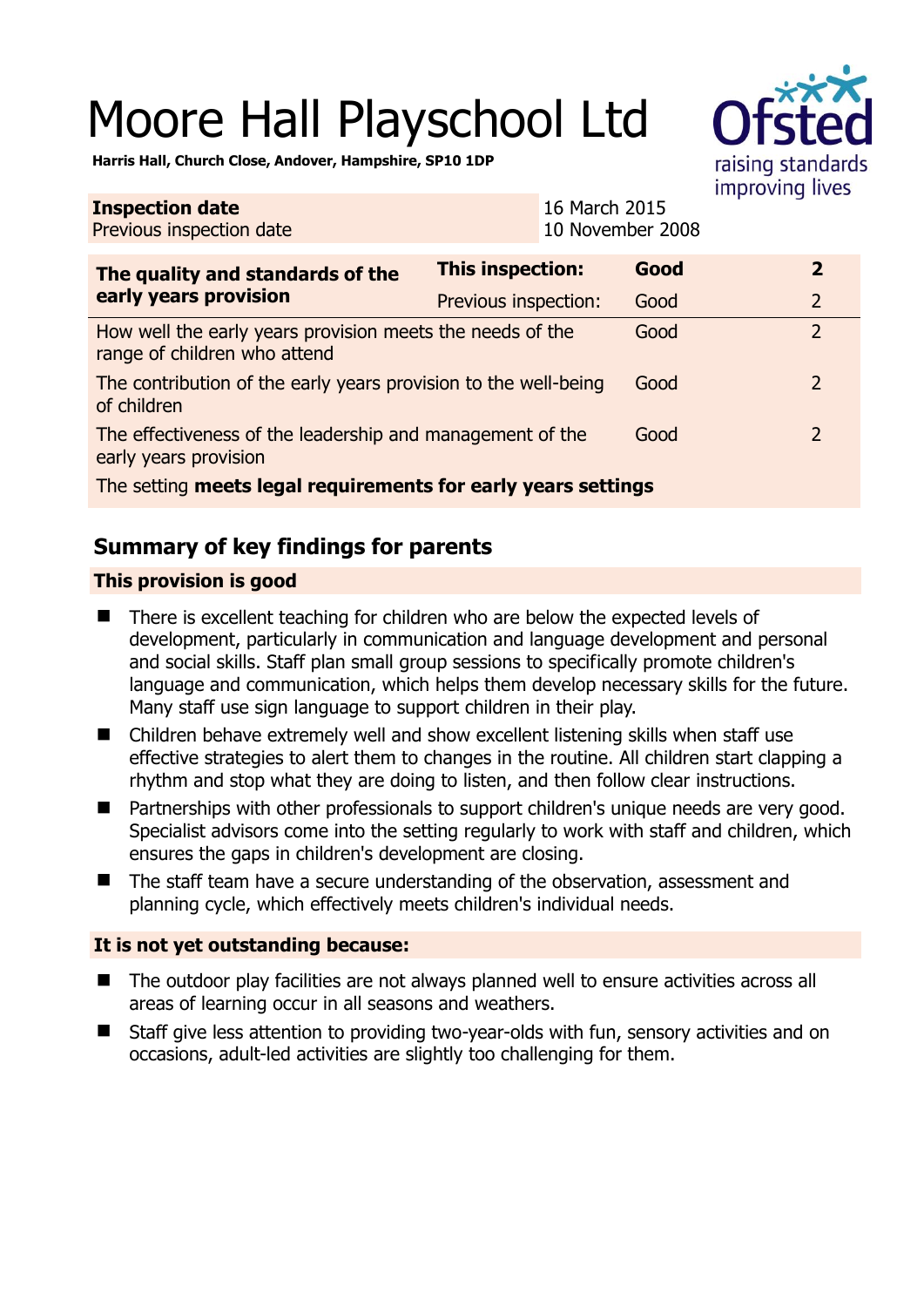## **What the setting needs to do to improve further**

#### **To further improve the quality of the early years provision the provider should:**

- extend sensory activities for two-year-olds and enhance their adult-led learning activities to a consistently high quality
- extend outdoor play facilities to cover all areas of learning in all seasons and weathers.

#### **Inspection activities**

- The inspector observed the children's play activities indoors and out, including some group activities, and looked at the available resources and read relevant documentation.
- The inspector held a meeting with the manager and deputy about their leadership and management, including evaluation methods and how they assess children's progress.
- $\blacksquare$  The inspector spoke to a small number of parents during the inspection and took account of their views.
- The inspector carried out a joint observation with one of the managers.

#### **Inspector**

Loraine Wardlaw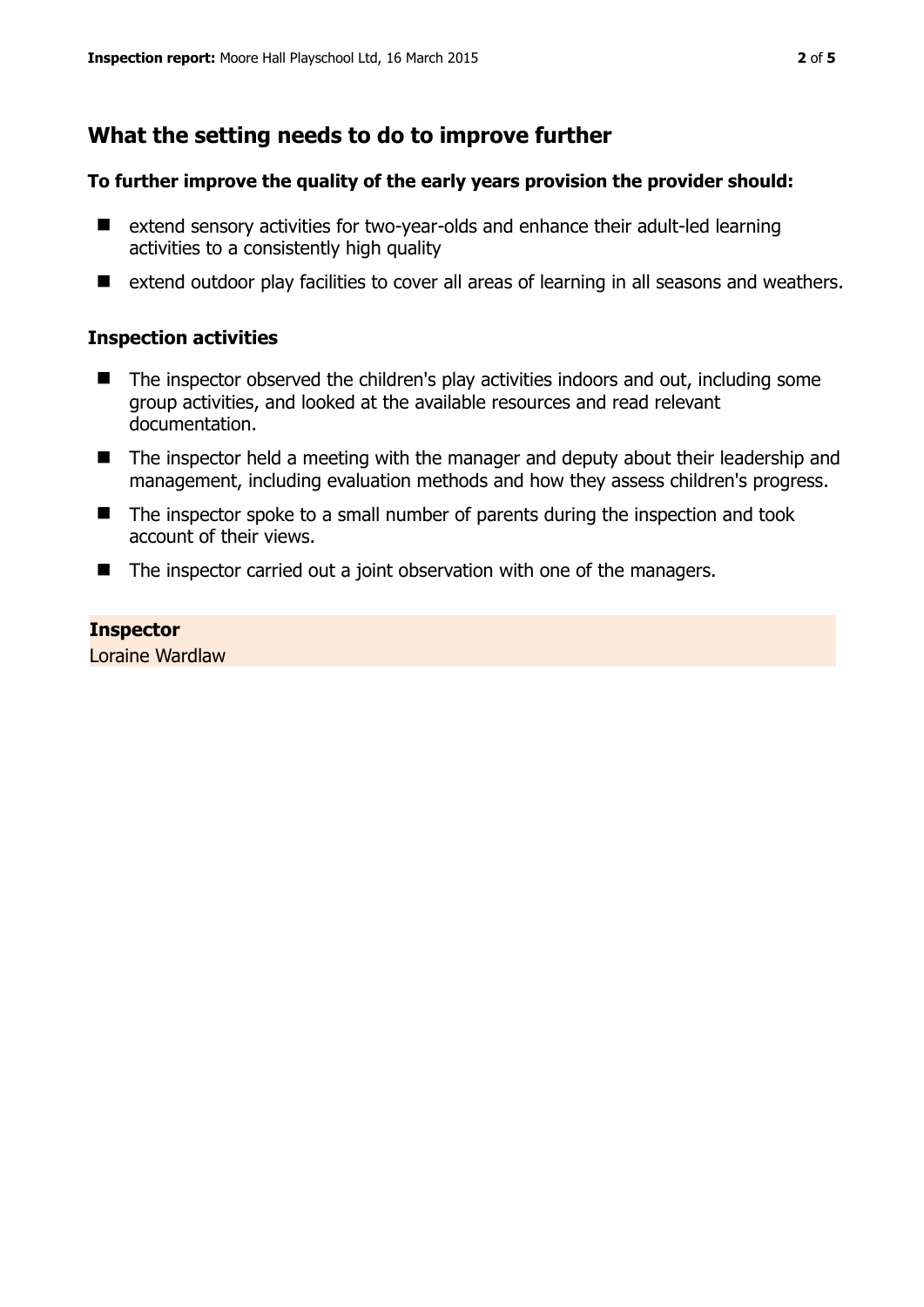## **Inspection findings**

#### **How well the early years provision meets the needs of the range of children who attend. This is good**

Young children make good developmental progress because the staff have a secure understanding of how to promote learning and development. The staff fully understand their role as early years practitioners and support children's individual needs well, interacting skilfully and purposefully with them. The enthusiasm of the staff to engage the children in free-play, coupled with effective planning during key-person group time means that teaching matches children's needs. Children count, problem solve and recognise numerals as they are very focused on putting pegs on numbered cards, also developing their hand muscles. They practise letter formation, learn about the life cycle of the butterfly and the decay of food where the adult is careful to introduce new vocabulary such as 'mould'. Two-year-olds are happily engaged in doctor's role play alongside older siblings. They attempt puzzles and follow the routine well with good support from the staff.

#### **The contribution of the early years provision to the well-being of children is good**

Staff offer children a stimulating, child-friendly environment where they feel welcomed, settled and happy. A very caring staff team builds good relationships with the children who all show they are confident learners. Children feel safe because staff have good safety and security procedures in place. The playschool provides plenty of space with specifically chosen play resources, furniture and equipment to effectively support children's all-round development. Staff promote children's good health well, placing a strong emphasis on healthy eating during snack time, which is well managed. There is good emphasis on children learning self-help skills and personal independence during this daily routine. A comfortable, quiet and tented den is available for children to be alone and rest, which supports their physical well-being.

#### **The effectiveness of the leadership and management of the early years provision is good**

The staff and management team successfully implement robust policies and procedures. Staff have a clear knowledge of procedures to follow if they are worried about a child or have concerns about an adult, to safeguard children. Robust systems are in place for the recruitment, vetting and supervision of staff to ensure their performance is good. There is strong self-reflective practice and drive towards improvement because staff are wellqualified and attend ongoing training. For example, the language group was set up following training to improve children's communication. Staff have a clear picture of their strengths and areas for development. They monitor children's progress and adjust their learning programme, such as promoting children's interest in technology, as a result. Partnership with parents is strong; staff are welcoming and friendly and each key person communicates well with the parents to keep them informed of their children's progress.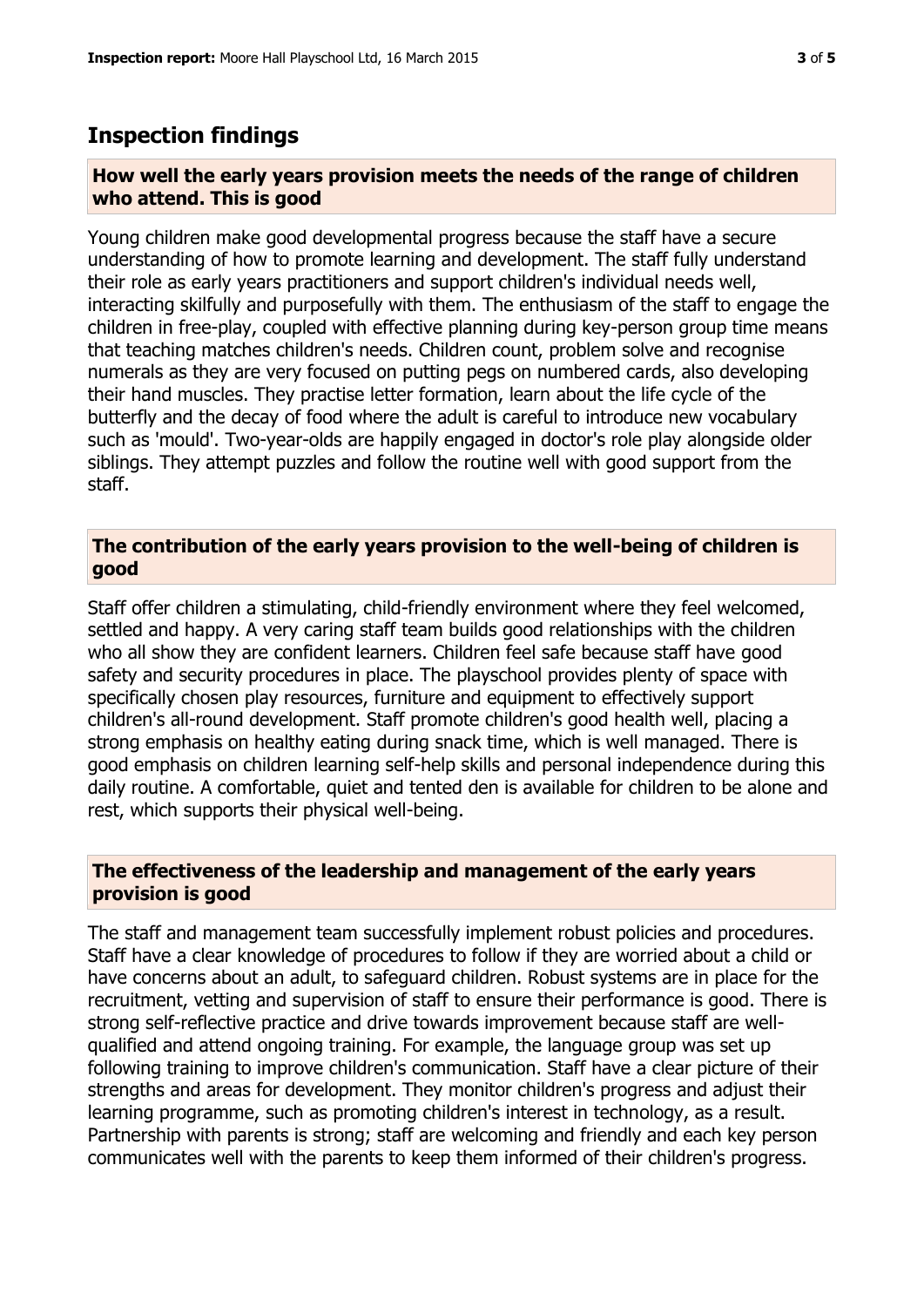## **Setting details**

| Unique reference number       | 110100                        |
|-------------------------------|-------------------------------|
| <b>Local authority</b>        | Hampshire                     |
| <b>Inspection number</b>      | 839677                        |
| <b>Type of provision</b>      | Sessional provision           |
| <b>Registration category</b>  | Childcare - Non-Domestic      |
| <b>Age range of children</b>  | $2 - 4$                       |
| <b>Total number of places</b> | 26                            |
| Number of children on roll    | 37                            |
| <b>Name of provider</b>       | The Moore Hall Playschool Ltd |
| Date of previous inspection   | 10 November 2008              |
| <b>Telephone number</b>       | 07876081026                   |

Moore Hall Playschool opened in approximately 1975 and registered in 2001. It operates from the Harris Hall community building near Andover town centre. The playschool opens five days a week during school term times. Sessions are from 9.15am to 12.15pm each morning and from 12.45pm to 2.45pm on a Monday, Tuesday and Wednesday. Lunch club is from 12.15pm until 12.45pm. There is an enclosed outdoor play area. The playschool supports children who speak English as an additional language and who have special educational needs and/or disabilities. The setting receives funding for the provision of free early education for two-, three-, and four-year-olds.

This inspection was carried out by Ofsted under sections 49 and 50 of the Childcare Act 2006 on the quality and standards of provision that is registered on the Early Years Register. The registered person must ensure that this provision complies with the statutory framework for children's learning, development and care, known as the Early Years Foundation Stage.

Any complaints about the inspection or the report should be made following the procedures set out in the guidance 'Complaints procedure: raising concerns and making complaints about Ofsted', which is available from Ofsted's website: www.gov.uk/government/organisations/ofsted. If you would like Ofsted to send you a copy of the guidance, please telephone 0300 123 4234, or email enquiries@ofsted.gov.uk.